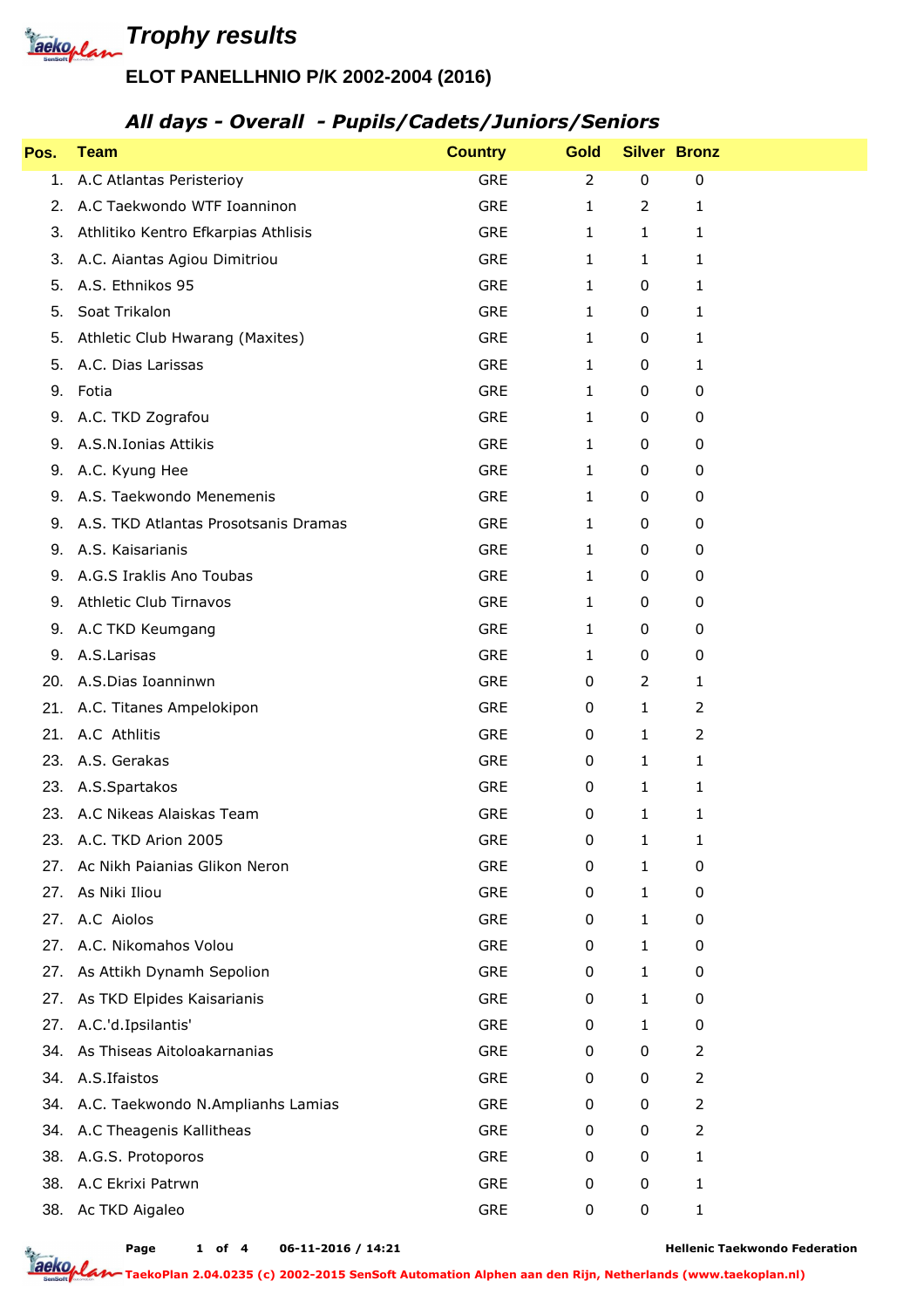

# **ELOT PANELLHNIO P/K 2002-2004 (2016)**

### *All days - Overall - Pupils/Cadets/Juniors/Seniors*

| Pos. | <b>Team</b>                           | <b>Country</b> | <b>Gold</b> | <b>Silver Bronz</b> |              |  |
|------|---------------------------------------|----------------|-------------|---------------------|--------------|--|
| 38.  | A.S.Floga Zois Galatsiou              | <b>GRE</b>     | $\pmb{0}$   | $\boldsymbol{0}$    | 1            |  |
| 38.  | A.S Amintor                           | <b>GRE</b>     | 0           | 0                   | 1            |  |
| 38.  | As Tolmi Kilkis                       | <b>GRE</b>     | 0           | 0                   | 1            |  |
| 38.  | A.S Andria                            | <b>GRE</b>     | 0           | 0                   | $\mathbf{1}$ |  |
| 38.  | A.S Atrotos                           | <b>GRE</b>     | 0           | 0                   | 1            |  |
| 38.  | As Poseidonas A.Toumpas               | GRE            | 0           | 0                   | 1            |  |
| 38.  | Macedoniki Dinami Kozani-Greece       | <b>GRE</b>     | 0           | 0                   | 1            |  |
| 38.  | Panathlitikos Omilos 'neas Amplianis' | <b>GRE</b>     | 0           | 0                   | 1            |  |
| 38.  | A.S. Filippos Giannitson              | <b>GRE</b>     | 0           | 0                   | 1            |  |
| 38.  | Eordaiki Dynami                       | <b>GRE</b>     | 0           | 0                   | 1            |  |
| 38.  | A.S. Orestis Vasilis Xanthis 2004     | <b>GRE</b>     | 0           | 0                   | 1            |  |
| 52.  | N.Ionias Volou                        | <b>GRE</b>     | 0           | 0                   | 0            |  |
| 52.  | A.S. Tritwnas Ilioy                   | <b>GRE</b>     | 0           | 0                   | 0            |  |
| 52.  | A.S. Santorinis Leontes               | <b>GRE</b>     | 0           | 0                   | 0            |  |
| 52.  | A.K.Polemikwn Texnwn Lamias           | <b>GRE</b>     | 0           | 0                   | 0            |  |
| 52.  | A.S. Elpidos Polixni                  | <b>GRE</b>     | 0           | 0                   | 0            |  |
| 52.  | Akarnanikos A.S. Mytika               | <b>GRE</b>     | 0           | 0                   | 0            |  |
| 52.  | A.C. Cobra Iliou                      | <b>GRE</b>     | 0           | 0                   | 0            |  |
| 52.  | A.S. Nea Paideia Xaidarioy            | <b>GRE</b>     | 0           | 0                   | 0            |  |
|      | 52. A.C Taekwondo Edessas             | <b>GRE</b>     | 0           | 0                   | 0            |  |
| 52.  | A.S. Korinthias                       | <b>GRE</b>     | 0           | 0                   | 0            |  |
| 52.  | A.C. Irida                            | <b>GRE</b>     | 0           | 0                   | 0            |  |
| 52.  | As TKD Agrinio                        | <b>GRE</b>     | 0           | 0                   | 0            |  |
| 52.  | Asg TKD Melission                     | GRE            | 0           | 0                   | 0            |  |
|      | 52. A.S. Neapolews                    | <b>GRE</b>     | 0           | 0                   | 0            |  |
|      | 52. A.S Taekwondo Chrisoupolis        | <b>GRE</b>     | 0           | 0                   | 0            |  |
| 52.  | A.S. Agonas                           | <b>GRE</b>     | 0           | 0                   | 0            |  |
| 52.  | A.M.S Pigmi Panaitoliou               | GRE            | 0           | 0                   | 0            |  |
| 52.  | A.C. Atrotos Asvestochoriou           | GRE            | 0           | 0                   | 0            |  |
| 52.  | A.C. Arkas                            | GRE            | 0           | 0                   | 0            |  |
|      | 52. A.C. Aetos                        | GRE            | 0           | 0                   | 0            |  |
| 52.  | A.C TKD Neochoriou Aristotelis        | <b>GRE</b>     | 0           | 0                   | 0            |  |
| 52.  | A.C. Titormos Aitoloakarnanias        | GRE            | 0           | 0                   | 0            |  |
| 52.  | A.C Taekwondo Abelokipon              | GRE            | 0           | 0                   | 0            |  |
| 52.  | A.C Olympia Karditsas                 | GRE            | 0           | 0                   | 0            |  |
| 52.  | A.C.Makedoniki Aspida Koufalion       | GRE            | 0           | 0                   | 0            |  |
| 52.  | A.C.Nemesis Athens                    | GRE            | 0           | 0                   | 0            |  |
| 52.  | A.C. Taekwondo Kronos                 | <b>GRE</b>     | 0           | 0                   | 0            |  |
| 52.  | S.G TKD Nikh Alex/Polis               | GRE            | 0           | 0                   | 0            |  |
| 52.  | A.S.Pol.T.V.Oi Pammaxoi               | GRE            | 0           | 0                   | $\pmb{0}$    |  |

**Page of 4 06-11-2016 / 14:21 2**

**Hellenic Taekwondo Federation**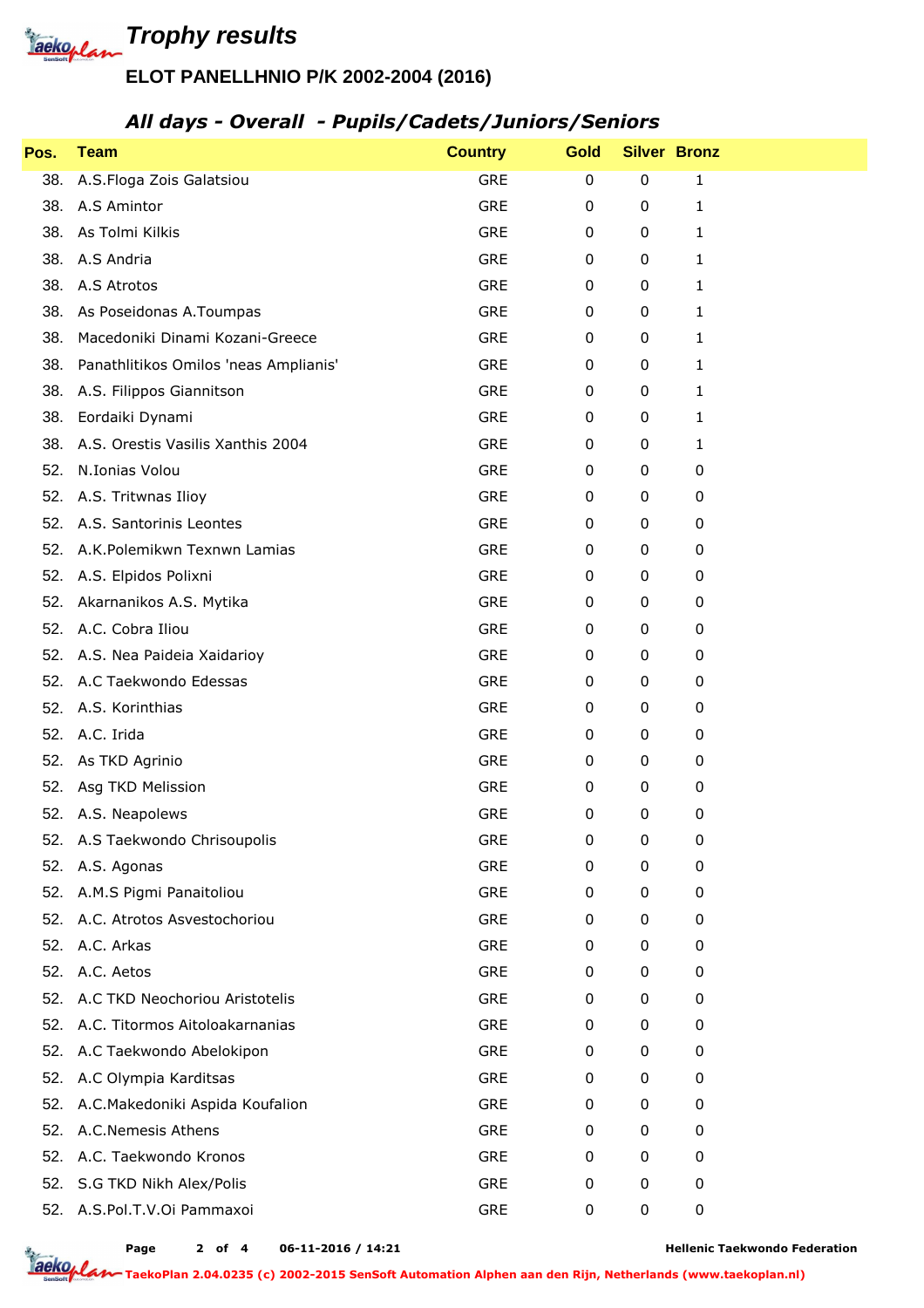

## **ELOT PANELLHNIO P/K 2002-2004 (2016)**

#### *All days - Overall - Pupils/Cadets/Juniors/Seniors*

| Pos. | <b>Team</b>                                       | <b>Country</b> | <b>Gold</b> | <b>Silver Bronz</b> |   |  |
|------|---------------------------------------------------|----------------|-------------|---------------------|---|--|
| 52.  | Ac Taekwondo 'doxa' Patras                        | <b>GRE</b>     | $\pmb{0}$   | $\pmb{0}$           | 0 |  |
| 52.  | Ao Geraka                                         | <b>GRE</b>     | 0           | $\pmb{0}$           | 0 |  |
| 52.  | As Albatros                                       | <b>GRE</b>     | 0           | 0                   | 0 |  |
| 52.  | A.S. Dynami Patrwn                                | GRE            | 0           | 0                   | 0 |  |
| 52.  | As Arachovas                                      | <b>GRE</b>     | 0           | 0                   | 0 |  |
| 52.  | Gymnastic Sports Club Taekwondo Argos<br>(Greece) | GRE            | 0           | $\pmb{0}$           | 0 |  |
| 52.  | As Lofos Peristeriou                              | <b>GRE</b>     | 0           | 0                   | 0 |  |
| 52.  | As Vasilikou                                      | <b>GRE</b>     | 0           | 0                   | 0 |  |
| 52.  | Athlos Aigaleo                                    | GRE            | 0           | 0                   | 0 |  |
| 52.  | Ef Agonizesthe                                    | <b>GRE</b>     | 0           | 0                   | 0 |  |
| 52.  | Ac. Messatis Fight Club Patras                    | <b>GRE</b>     | 0           | 0                   | 0 |  |
| 52.  | A.O.G. Pigasos Analipseos                         | <b>GRE</b>     | 0           | 0                   | 0 |  |
| 52.  | A.C Palmos Skiathos                               | <b>GRE</b>     | 0           | 0                   | 0 |  |
| 52.  | Gaia Ac                                           | <b>GRE</b>     | 0           | 0                   | 0 |  |
| 52.  | A.C Astrapi Patrwn                                | GRE            | 0           | 0                   | 0 |  |
| 52.  | Ac.Krites                                         | GRE            | 0           | 0                   | 0 |  |
| 52.  | A.C.Taekwondo W.T.F. Promaxos Orestiadas          | <b>GRE</b>     | 0           | 0                   | 0 |  |
| 52.  | Iraklis Kerkiras                                  | <b>GRE</b>     | 0           | 0                   | 0 |  |
|      | 52. A.C. Parmenion Alexandroupolis                | <b>GRE</b>     | 0           | 0                   | 0 |  |
| 52.  | A.S. Makedones                                    | <b>GRE</b>     | 0           | 0                   | 0 |  |
| 52.  | A.C. Dafnis                                       | GRE            | 0           | 0                   | 0 |  |
|      | 52. A.O.G Orfeas Alexandroupolis                  | <b>GRE</b>     | 0           | 0                   | 0 |  |
|      | 52. A.C.Asteras Loutrakiou                        | GRE            | 0           | 0                   | 0 |  |
|      | 52. A.S Ear Ag.Stefanou                           | GRE            | 0           | 0                   | 0 |  |
|      | 52. A.S. Pigmi Verias                             | <b>GRE</b>     | 0           | 0                   | 0 |  |
|      | 52. Gao Taekwondo Rodou                           | <b>GRE</b>     | 0           | 0                   | 0 |  |
|      | 52. S.C TKD Didimoteixou                          | GRE            | 0           | 0                   | 0 |  |
| 52.  | A.K Orestiadas                                    | GRE            | 0           | 0                   | 0 |  |
| 52.  | A.C. Ampelonos Ey ZHN                             | GRE            | 0           | 0                   | 0 |  |
| 52.  | A.C. Anatolikos Pylaias                           | <b>GRE</b>     | 0           | 0                   | 0 |  |
| 52.  | A.C. Pileas                                       | <b>GRE</b>     | 0           | 0                   | 0 |  |
| 52.  | A.G.S. Korydallou                                 | GRE            | 0           | 0                   | 0 |  |
| 52.  | S.C Peristeriou                                   | GRE            | 0           | 0                   | 0 |  |
| 52.  | A.O. Aiantas Asyrmatou                            | GRE            | 0           | 0                   | 0 |  |
| 52.  | A.C Olympiakos Nikaias                            | GRE            | 0           | 0                   | 0 |  |
| 52.  | As Maiandros                                      | <b>GRE</b>     | 0           | 0                   | 0 |  |
| 52.  | A.C.Mitilini                                      | GRE            | 0           | 0                   | 0 |  |
| 52.  | A.S Taekwondo Zeys Trikkaion                      | <b>GRE</b>     | 0           | 0                   | 0 |  |
| 52.  | A.S.Taekbonto Kavalas                             | <b>GRE</b>     | 0           | 0                   | 0 |  |

**Page of 4 06-11-2016 / 14:21 3**

**Hellenic Taekwondo Federation**